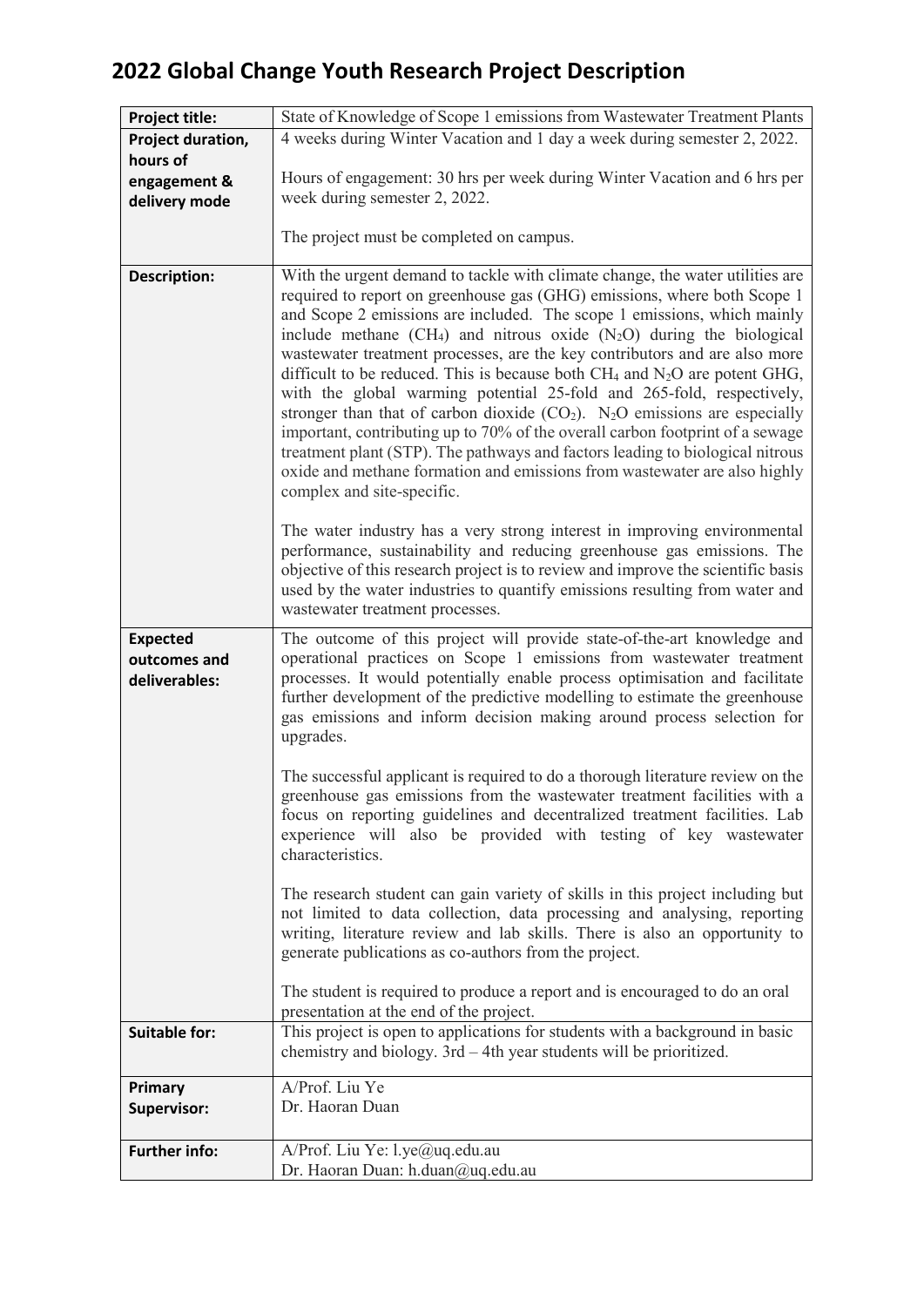| Project title:         | Designing low-toxicity and stable perovskites for solar energy conversion                                                                                                                                                                                                                                                                                                                                                                                                                                                                                                                                                                                                                                               |
|------------------------|-------------------------------------------------------------------------------------------------------------------------------------------------------------------------------------------------------------------------------------------------------------------------------------------------------------------------------------------------------------------------------------------------------------------------------------------------------------------------------------------------------------------------------------------------------------------------------------------------------------------------------------------------------------------------------------------------------------------------|
| Project duration,      | Duration of the project                                                                                                                                                                                                                                                                                                                                                                                                                                                                                                                                                                                                                                                                                                 |
| hours of               |                                                                                                                                                                                                                                                                                                                                                                                                                                                                                                                                                                                                                                                                                                                         |
| engagement &           | 4 weeks during Winter Vacation and 1 day a week during semester 2, 2022.                                                                                                                                                                                                                                                                                                                                                                                                                                                                                                                                                                                                                                                |
| delivery mode          |                                                                                                                                                                                                                                                                                                                                                                                                                                                                                                                                                                                                                                                                                                                         |
|                        | Hours of engagement must be between 20-36hrs per week                                                                                                                                                                                                                                                                                                                                                                                                                                                                                                                                                                                                                                                                   |
|                        |                                                                                                                                                                                                                                                                                                                                                                                                                                                                                                                                                                                                                                                                                                                         |
|                        | Applicant will be required on-site for the project.                                                                                                                                                                                                                                                                                                                                                                                                                                                                                                                                                                                                                                                                     |
|                        | Project title: Designing low-toxicity and stable perovskites for solar energy                                                                                                                                                                                                                                                                                                                                                                                                                                                                                                                                                                                                                                           |
| <b>Description:</b>    |                                                                                                                                                                                                                                                                                                                                                                                                                                                                                                                                                                                                                                                                                                                         |
|                        | conversion                                                                                                                                                                                                                                                                                                                                                                                                                                                                                                                                                                                                                                                                                                              |
|                        | Efficient solar energy conversion systems can significantly promote a<br>sustainable and low carbon-emission economy. This project aims to<br>rationally design low-toxic and stable metal halide perovskites for efficient<br>solar hydrogen conversion. The key concept is to design stable lead-free<br>metal halide perovskite semiconductors with superior photophysical<br>properties for solar-driven valuable chemical production. Lead-free<br>perovskite and its analogues will be designed based on computational<br>synthesized experimentally.<br>predictions<br>and<br><b>Their</b><br>stability<br>and<br>photocatalytic performance will be evaluated for solar hydrogen production<br>in this project. |
| <b>Expected</b>        | Scholars will have the opportunities to gain skills in semiconductor synthesis,                                                                                                                                                                                                                                                                                                                                                                                                                                                                                                                                                                                                                                         |
| outcomes and           | characterizations, and applications. In addition, scholars will learn basic                                                                                                                                                                                                                                                                                                                                                                                                                                                                                                                                                                                                                                             |
| deliverables:          | research skills in data collection, analysis and research communications.<br>Scholars will also have an opportunity to generate publications from their<br>research. Students may also be asked to produce a report or oral<br>presentation at the end of their project.                                                                                                                                                                                                                                                                                                                                                                                                                                                |
| <b>Suitable for:</b>   | This project is open to applications from students with a background in<br>material engineering and chemical engineering.                                                                                                                                                                                                                                                                                                                                                                                                                                                                                                                                                                                               |
|                        |                                                                                                                                                                                                                                                                                                                                                                                                                                                                                                                                                                                                                                                                                                                         |
| Primary<br>Supervisor: | Dr Miaoqiang Lyu                                                                                                                                                                                                                                                                                                                                                                                                                                                                                                                                                                                                                                                                                                        |
| <b>Further info:</b>   | Please email m.lyu@uq.edu.au prior to submitting an application.                                                                                                                                                                                                                                                                                                                                                                                                                                                                                                                                                                                                                                                        |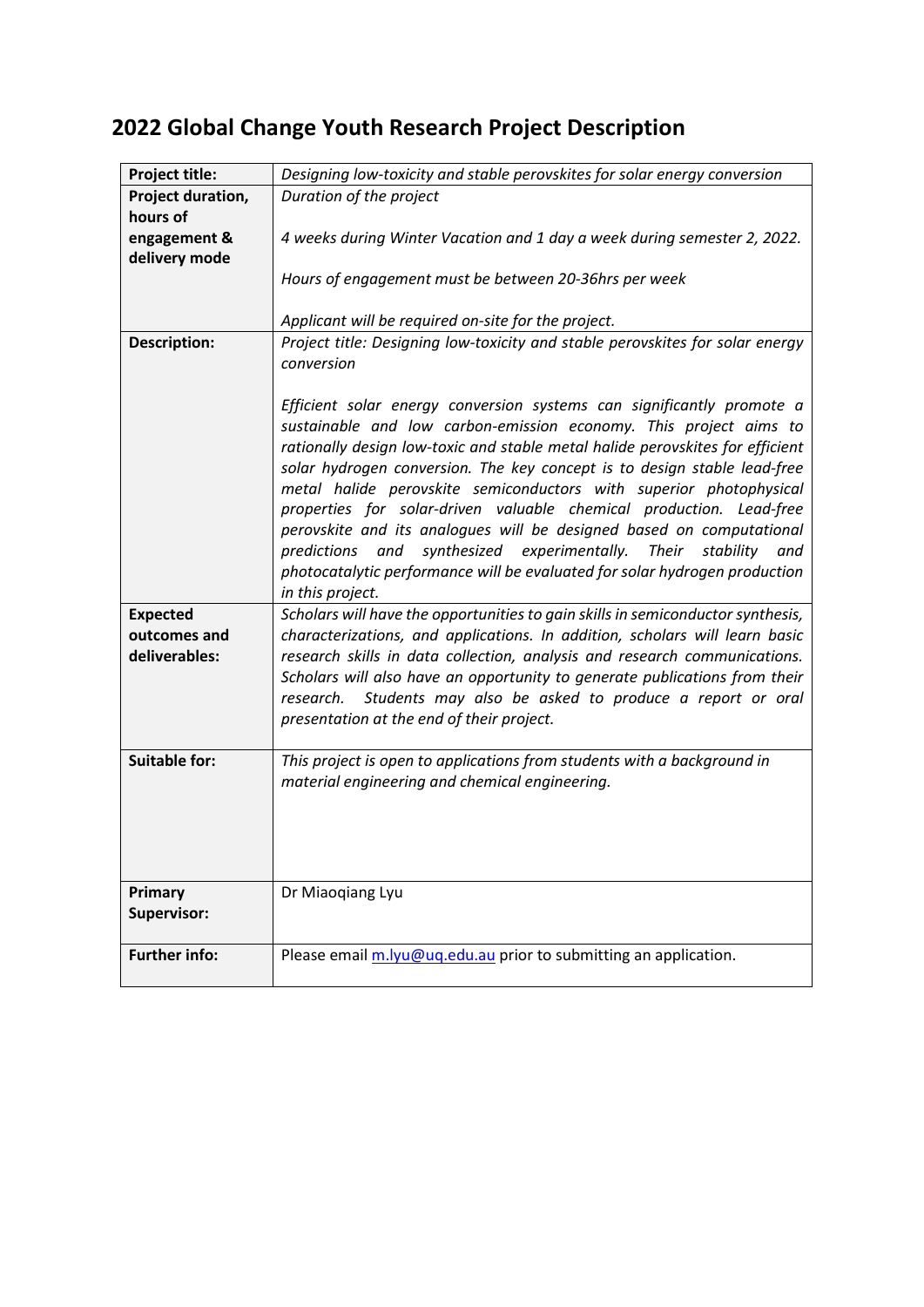| Project title:       | Microbial encapsulation and the intensified removal of nutrients from                      |
|----------------------|--------------------------------------------------------------------------------------------|
|                      | water                                                                                      |
|                      |                                                                                            |
| Project duration,    | 4 weeks during Winter Vacation and 1 day a week during semester 2, 2022.                   |
| hours of             |                                                                                            |
| engagement &         | Hours of engagement must be between 20-36hrs per week                                      |
| delivery mode        |                                                                                            |
|                      | Applicant will be required on-site for the project.                                        |
| <b>Description:</b>  | The aim is to investigate the production and application of immobilized                    |
|                      | microbes for use in wastewater treatment processes. For the first time, an                 |
|                      | enriched culture of microbes known to be able to remove nitrogen and                       |
|                      | phosphorus will be encapsulated in a polymeric biobead. These biobeads                     |
|                      | will then be applied in a lab-scale treatment process, with the aim of                     |
|                      | understanding the benefits encapsulation can bring to a wastewater                         |
|                      |                                                                                            |
|                      | treatment process. It is expected that these biobeads will provide a                       |
|                      | sustainable environmental technological solution.                                          |
|                      | The project will involve experimental work in a laboratory where                           |
|                      | bioreactors are being operated for nitrogen and phosphorus removal. The                    |
|                      | student will work side-by-side with other team members to operate and                      |
|                      | monitor bioreactors, which are used to enrich microorganisms to be                         |
|                      | immobilised in the biobeads. The biobeads will then be tested in order to                  |
|                      | evaluate their capacity for nitrogen and phosphorus removal from                           |
|                      | wastewater. The student will gain a wide range of relevant practical                       |
|                      | experiences. The techniques involved centre on environmental bioprocess                    |
|                      | engineering, but also incorporate chemical analytical procedures to                        |
|                      | analyse solid, liquid, and gaseous-phase components, and microbial                         |
|                      | analyses to characterize the organisms present in the cultures.                            |
|                      |                                                                                            |
| <b>Expected</b>      | The student will learn how to conduct an applied research project and                      |
| outcomes and         | appreciate the challenges and perspectives associated with industry-                       |
| deliverables:        | focussed research. The student will be expected to produce a report and                    |
|                      | oral presentation at the end of their project about their work.                            |
|                      |                                                                                            |
| <b>Suitable for:</b> | Chemical engineering, chemical+bio(or bioprocess) engineering and                          |
|                      | chemical+environmental engineering UQ students in 4 <sup>th</sup> or 5 <sup>th</sup> year. |
|                      |                                                                                            |
| Primary              | Adrian Oehmen                                                                              |
| Supervisor:          |                                                                                            |
|                      |                                                                                            |
| <b>Further info:</b> | a.oehmen@uq.edu.au                                                                         |
|                      |                                                                                            |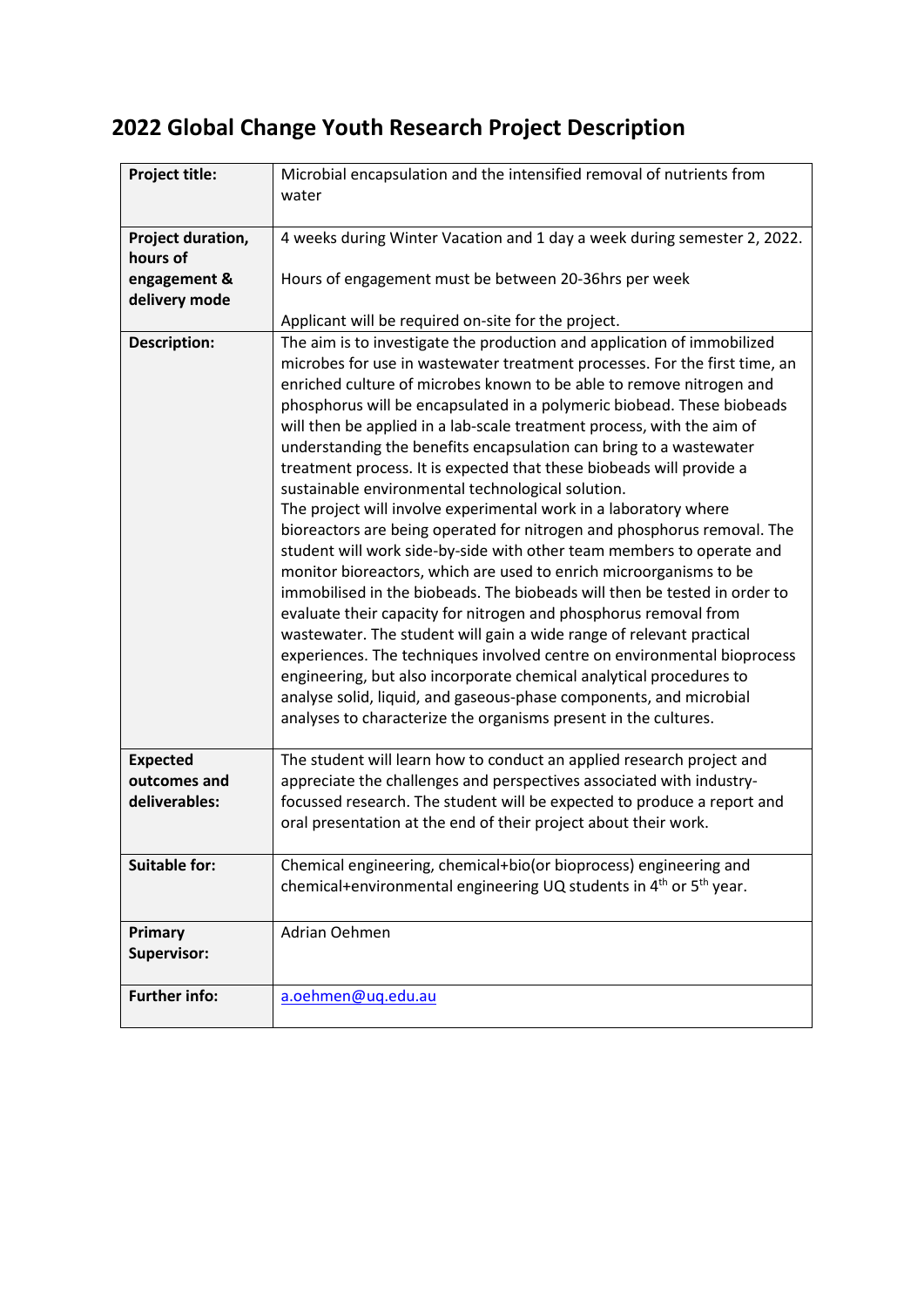| Project title:                | Artificial Intelligence-based Software to Improve Safety of Workers in<br><b>Hazardous Industries</b>                                                                                                                                                                                                         |
|-------------------------------|---------------------------------------------------------------------------------------------------------------------------------------------------------------------------------------------------------------------------------------------------------------------------------------------------------------|
|                               | Research Priority: Human and Computer Interaction                                                                                                                                                                                                                                                             |
| Project duration,             | Duration of the project                                                                                                                                                                                                                                                                                       |
| hours of                      |                                                                                                                                                                                                                                                                                                               |
| engagement &<br>delivery mode | 4 weeks during Winter Vacation and 1 day a week during semester 2, 2022.                                                                                                                                                                                                                                      |
|                               | Hours of engagement must be between 20-36hrs per week.                                                                                                                                                                                                                                                        |
|                               | COVID-19 considerations: The project can be completed under a remote<br>working arrangement. On-site attendance is not required.                                                                                                                                                                              |
|                               |                                                                                                                                                                                                                                                                                                               |
| <b>Description:</b>           | This project pioneers the development of a world-first Natural Language<br>Processing and Deep Learning-based software tools to identify and<br>computationally analyse literature on improvement practices relevant to<br>workers in hazardous industries.                                                   |
|                               | Specific objectives associated with the project are to: 1. Identify and specify<br>potential sources of relevant data repositories. 2. Design, develop and use<br>data scraping methods to search for relevant data. 3. Validate research<br>hypotheses using collected data and advance statistical methods. |
| <b>Expected</b>               | Scholars will be involved in data collection and analysis and will gain                                                                                                                                                                                                                                       |
| outcomes and<br>deliverables: | experience in Data Science for Natural Language Processing tasks. Scholars<br>will be asked to produce a report at the end of their project and will have<br>an opportunity to generate a publication from their research.                                                                                    |
| <b>Suitable for:</b>          | This project is open to all students looking for gaining experience in                                                                                                                                                                                                                                        |
|                               | research on Artificial Intelligence/Natural Language Processing. Computer<br>science and programming background will be helpful but is not required.                                                                                                                                                          |
|                               |                                                                                                                                                                                                                                                                                                               |
| Primary<br>Supervisor:        | Dr Maureen Hassall, Dr Nikodem Rybak                                                                                                                                                                                                                                                                          |
| <b>Further info:</b>          | Supervisors can be contacted by students prior to applying.                                                                                                                                                                                                                                                   |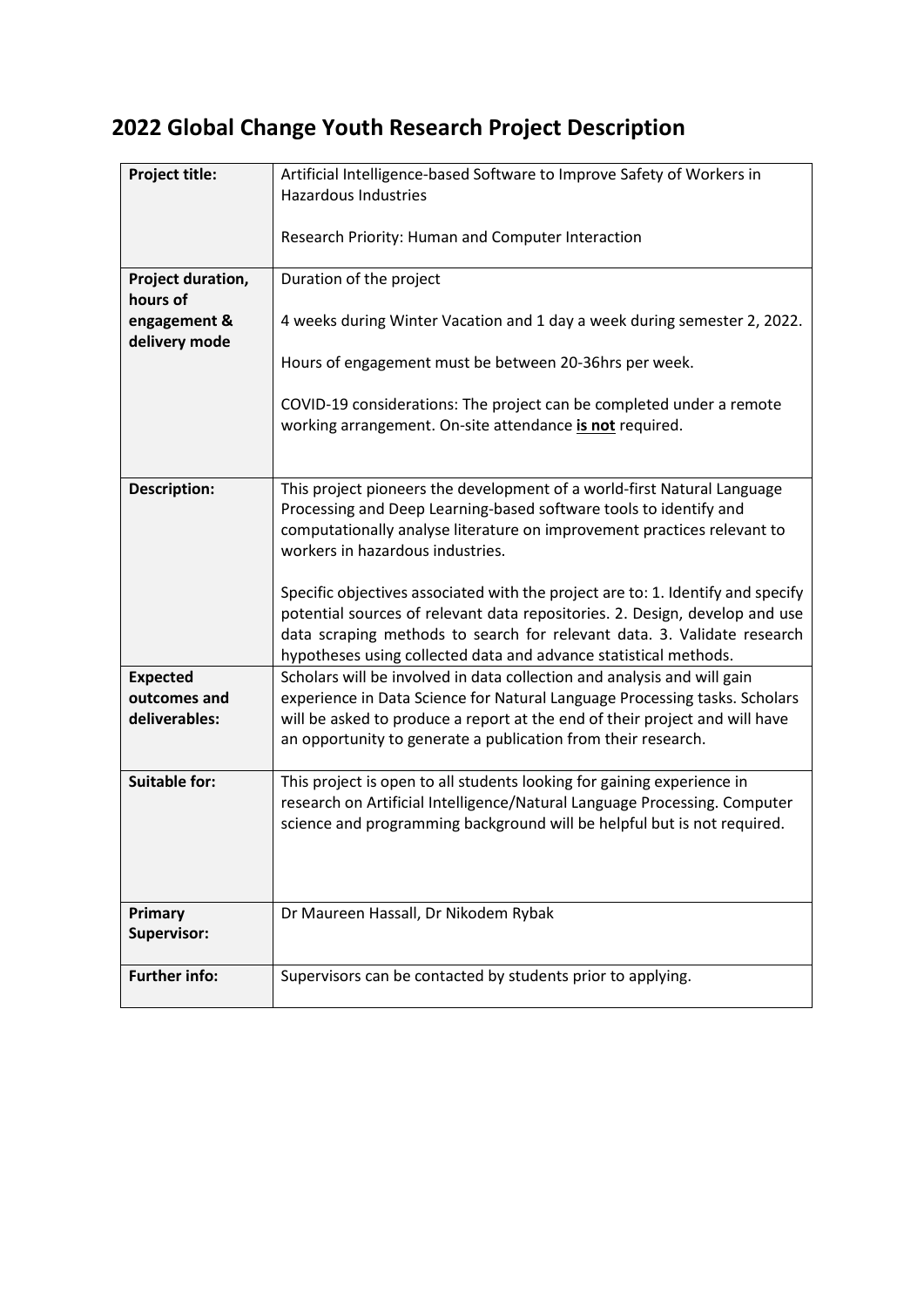| Project title:      | Discovering the known and unknown risks and risk management                                                                                                                                                                                                                                                                                                                                                                                                                                                                                                                                                                                                                                                                                                                                                                                                                                                                                                                                                                                                                                                                                                                                                                                                                                                                                                                                                                                                                                                                                                                                                                                                                                                                                                                                                                                                                                                                                                                                                                                                                                                                                                                                                                                                                                                                                                                                                                                                                                                                                                                                                                                                                                                                 |
|---------------------|-----------------------------------------------------------------------------------------------------------------------------------------------------------------------------------------------------------------------------------------------------------------------------------------------------------------------------------------------------------------------------------------------------------------------------------------------------------------------------------------------------------------------------------------------------------------------------------------------------------------------------------------------------------------------------------------------------------------------------------------------------------------------------------------------------------------------------------------------------------------------------------------------------------------------------------------------------------------------------------------------------------------------------------------------------------------------------------------------------------------------------------------------------------------------------------------------------------------------------------------------------------------------------------------------------------------------------------------------------------------------------------------------------------------------------------------------------------------------------------------------------------------------------------------------------------------------------------------------------------------------------------------------------------------------------------------------------------------------------------------------------------------------------------------------------------------------------------------------------------------------------------------------------------------------------------------------------------------------------------------------------------------------------------------------------------------------------------------------------------------------------------------------------------------------------------------------------------------------------------------------------------------------------------------------------------------------------------------------------------------------------------------------------------------------------------------------------------------------------------------------------------------------------------------------------------------------------------------------------------------------------------------------------------------------------------------------------------------------------|
|                     | practices associated with small modular reactors                                                                                                                                                                                                                                                                                                                                                                                                                                                                                                                                                                                                                                                                                                                                                                                                                                                                                                                                                                                                                                                                                                                                                                                                                                                                                                                                                                                                                                                                                                                                                                                                                                                                                                                                                                                                                                                                                                                                                                                                                                                                                                                                                                                                                                                                                                                                                                                                                                                                                                                                                                                                                                                                            |
| Project duration,   | Project is expected to be 4 weeks during Winter Vacation and 1 day a week                                                                                                                                                                                                                                                                                                                                                                                                                                                                                                                                                                                                                                                                                                                                                                                                                                                                                                                                                                                                                                                                                                                                                                                                                                                                                                                                                                                                                                                                                                                                                                                                                                                                                                                                                                                                                                                                                                                                                                                                                                                                                                                                                                                                                                                                                                                                                                                                                                                                                                                                                                                                                                                   |
| hours of            | during semester 2, 2022.                                                                                                                                                                                                                                                                                                                                                                                                                                                                                                                                                                                                                                                                                                                                                                                                                                                                                                                                                                                                                                                                                                                                                                                                                                                                                                                                                                                                                                                                                                                                                                                                                                                                                                                                                                                                                                                                                                                                                                                                                                                                                                                                                                                                                                                                                                                                                                                                                                                                                                                                                                                                                                                                                                    |
| engagement &        |                                                                                                                                                                                                                                                                                                                                                                                                                                                                                                                                                                                                                                                                                                                                                                                                                                                                                                                                                                                                                                                                                                                                                                                                                                                                                                                                                                                                                                                                                                                                                                                                                                                                                                                                                                                                                                                                                                                                                                                                                                                                                                                                                                                                                                                                                                                                                                                                                                                                                                                                                                                                                                                                                                                             |
| delivery mode       | COVID-19 considerations: The project involves a comparative analysis of                                                                                                                                                                                                                                                                                                                                                                                                                                                                                                                                                                                                                                                                                                                                                                                                                                                                                                                                                                                                                                                                                                                                                                                                                                                                                                                                                                                                                                                                                                                                                                                                                                                                                                                                                                                                                                                                                                                                                                                                                                                                                                                                                                                                                                                                                                                                                                                                                                                                                                                                                                                                                                                     |
|                     | literature using risk management tools power generation using small                                                                                                                                                                                                                                                                                                                                                                                                                                                                                                                                                                                                                                                                                                                                                                                                                                                                                                                                                                                                                                                                                                                                                                                                                                                                                                                                                                                                                                                                                                                                                                                                                                                                                                                                                                                                                                                                                                                                                                                                                                                                                                                                                                                                                                                                                                                                                                                                                                                                                                                                                                                                                                                         |
|                     | modular reactors. No lab work or specialist equipment is required, which                                                                                                                                                                                                                                                                                                                                                                                                                                                                                                                                                                                                                                                                                                                                                                                                                                                                                                                                                                                                                                                                                                                                                                                                                                                                                                                                                                                                                                                                                                                                                                                                                                                                                                                                                                                                                                                                                                                                                                                                                                                                                                                                                                                                                                                                                                                                                                                                                                                                                                                                                                                                                                                    |
|                     |                                                                                                                                                                                                                                                                                                                                                                                                                                                                                                                                                                                                                                                                                                                                                                                                                                                                                                                                                                                                                                                                                                                                                                                                                                                                                                                                                                                                                                                                                                                                                                                                                                                                                                                                                                                                                                                                                                                                                                                                                                                                                                                                                                                                                                                                                                                                                                                                                                                                                                                                                                                                                                                                                                                             |
| <b>Description:</b> | means the project can be completed using remote working arrangements.<br>The provision of this funding provides a unique opportunity to undertake<br>cutting edge research in an area that is often not explored. Sustainability<br>and environment was highlighted as a key research priority by the Global<br>Change Youth Research program. Reducing greenhouse gas emissions, to<br>reduce the impacts of climate change a key amongst environmental and<br>sustainability concerns. In 2020 the electricity sector produced 36% of<br>energy related emissions (International Energy Agency, 2021). Using<br>nuclear energy to generate electricity could contribute to the massive<br>increase in the amount of low emissions electricity generation needed to<br>decarbonise the electricity sector (International Energy Agency, 2021).<br>Bans on the use of nuclear energy in Australian mean there are gaps in<br>literature about how nuclear energy could contribute to Australia's energy<br>transition. Interest in nuclear power in Australia, is however growing as<br>shown by the federal parliamentary inquiries conducted in 2019 and 2020<br>(Wilson, 2021). Nuclear power generation can contribute to energy<br>security as well as decarbonisation. Understanding the complete range of<br>options available is valuable when the path forward is not clear (Wilson,<br>2021). Small modular reactors may present a nuclear option that could<br>meaningfully contribute Australia's electricity grids. Social acceptance is<br>however key to the nuclear energy's ability to contribute to Australia's<br>decarbonisation efforts (Wilson, 2021). Health, safety and operational risk<br>are key societal concerns. Improved understanding of these risks could<br>contribute to an informed discourse which may could improve public trust<br>and perception of risk. Risk perception and trust are contributors to<br>accepting acknowledging a role for nuclear energy (Harris et al., 2018)<br>This project aims to systematically review grey and academic literature to<br>uncover the risks associated with small modular nuclear reactors used to<br>generate electricity. Systematic review supports a transparent and<br>unbiased method for discovering, assessing and processing literature to<br>relevant to a particular research question (Boland, Cherry, & Dickson,<br>2017). Risk management tools, such as bow tie and Accimap, will be used<br>analyse the information. Bowtie is a risk management tool used to identify,<br>communicate and understand the causes and controls associated with high<br>impact risks (Hassall & Lant, 2022). AcciMap was originally used to |
|                     | investigate the contributions of different internal and external                                                                                                                                                                                                                                                                                                                                                                                                                                                                                                                                                                                                                                                                                                                                                                                                                                                                                                                                                                                                                                                                                                                                                                                                                                                                                                                                                                                                                                                                                                                                                                                                                                                                                                                                                                                                                                                                                                                                                                                                                                                                                                                                                                                                                                                                                                                                                                                                                                                                                                                                                                                                                                                            |
|                     | organisational layers of a company to accidents or incidents (Svedung &                                                                                                                                                                                                                                                                                                                                                                                                                                                                                                                                                                                                                                                                                                                                                                                                                                                                                                                                                                                                                                                                                                                                                                                                                                                                                                                                                                                                                                                                                                                                                                                                                                                                                                                                                                                                                                                                                                                                                                                                                                                                                                                                                                                                                                                                                                                                                                                                                                                                                                                                                                                                                                                     |
|                     | Rasmussen, 2002). However, Accimap-like swim lane diagrams can be used                                                                                                                                                                                                                                                                                                                                                                                                                                                                                                                                                                                                                                                                                                                                                                                                                                                                                                                                                                                                                                                                                                                                                                                                                                                                                                                                                                                                                                                                                                                                                                                                                                                                                                                                                                                                                                                                                                                                                                                                                                                                                                                                                                                                                                                                                                                                                                                                                                                                                                                                                                                                                                                      |
|                     | to analyse the relationship between controls and organisational layers                                                                                                                                                                                                                                                                                                                                                                                                                                                                                                                                                                                                                                                                                                                                                                                                                                                                                                                                                                                                                                                                                                                                                                                                                                                                                                                                                                                                                                                                                                                                                                                                                                                                                                                                                                                                                                                                                                                                                                                                                                                                                                                                                                                                                                                                                                                                                                                                                                                                                                                                                                                                                                                      |
|                     | which manage risk (See Hassall & Lant, 2022). Applying Accimap-like                                                                                                                                                                                                                                                                                                                                                                                                                                                                                                                                                                                                                                                                                                                                                                                                                                                                                                                                                                                                                                                                                                                                                                                                                                                                                                                                                                                                                                                                                                                                                                                                                                                                                                                                                                                                                                                                                                                                                                                                                                                                                                                                                                                                                                                                                                                                                                                                                                                                                                                                                                                                                                                         |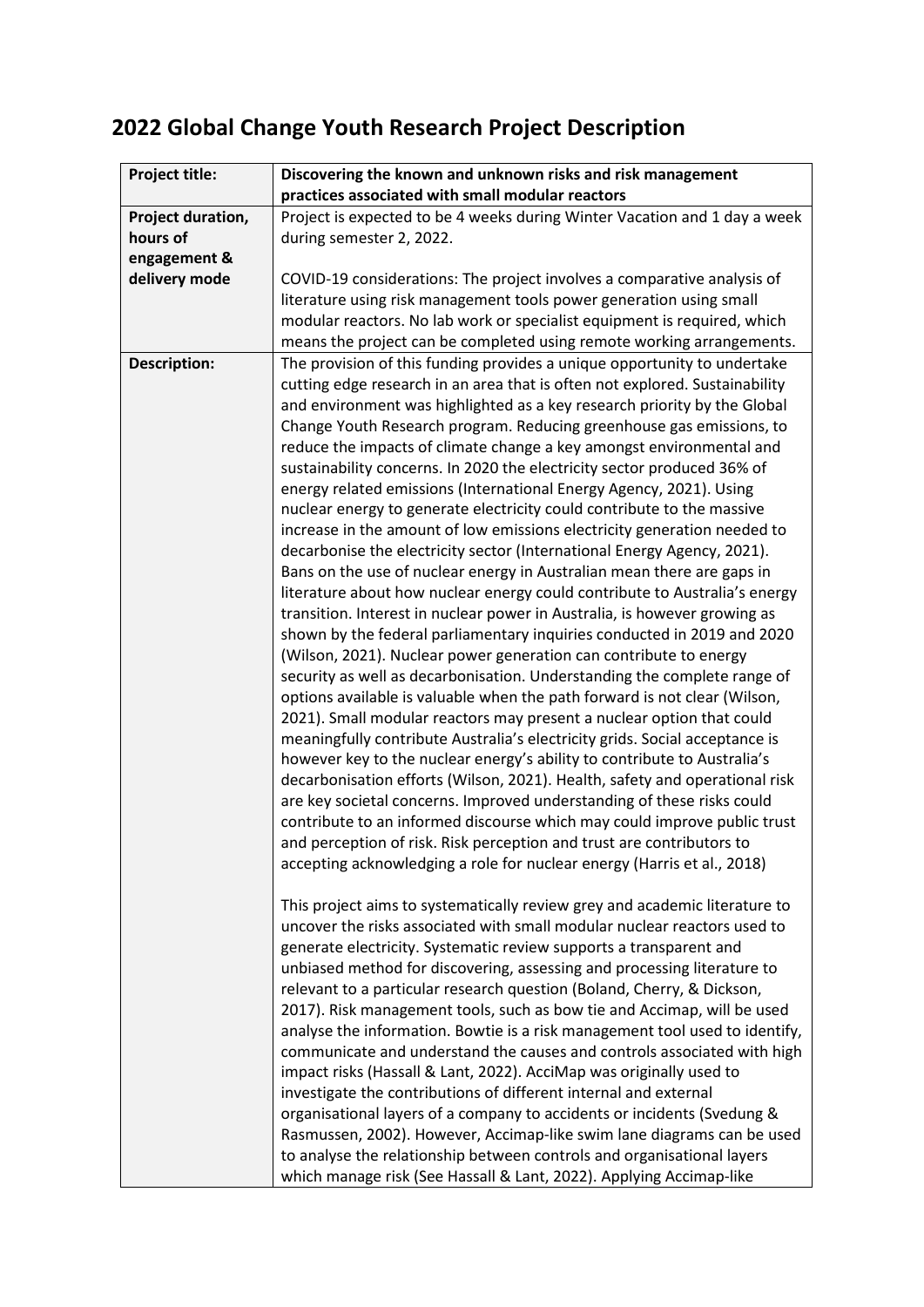|                      | techniques to the nuclear industry is an extension of Jens Rasmussen's<br>work (Waterson, Jenkins, Salmon, & Underwood, 2017).<br>The project aims to answer the following questions:<br>Do the risks presented by small modular reactors differ from those<br>presented by more traditional nuclear power generation?<br>Are any of the risks specific to the Australian context?<br>٠<br>What controls are in place to manage these risks?<br>$\bullet$<br>What are gaps extant knowledge?                                                                                                                                                                                                 |
|----------------------|----------------------------------------------------------------------------------------------------------------------------------------------------------------------------------------------------------------------------------------------------------------------------------------------------------------------------------------------------------------------------------------------------------------------------------------------------------------------------------------------------------------------------------------------------------------------------------------------------------------------------------------------------------------------------------------------|
|                      | Insights into further work and capability gaps in the Australian workforce<br>may also be found.                                                                                                                                                                                                                                                                                                                                                                                                                                                                                                                                                                                             |
| <b>Expected</b>      | The scholar is expected to complete a systematic literature review, bow tie                                                                                                                                                                                                                                                                                                                                                                                                                                                                                                                                                                                                                  |
| outcomes and         | analysis and an Accimap. Completing these tasks, the scholar will improve                                                                                                                                                                                                                                                                                                                                                                                                                                                                                                                                                                                                                    |
| deliverables:        | the student's data collection, data analysis and risk management skills.<br>The attention to detail and analytical skills acquired during the systematic<br>literature review will be useful to the student for academic and industrial<br>pursuits. Bow tie is widely used in industry and so may be of benefit to a<br>student after they graduate. Although less commonly used in industry,<br>exposure to Accimap illustrates to the student the value in using different<br>analysis tools and encourages novel thinking.<br>This work could result in a journal publication because it aims to contribute<br>to an existing gap in the current literature on the risks associated with |
|                      | electricity production using SMR.                                                                                                                                                                                                                                                                                                                                                                                                                                                                                                                                                                                                                                                            |
| <b>Suitable for:</b> | This project is open to 4 <sup>th</sup> year or masters students who have completed<br>some study in risk management or systems safety.                                                                                                                                                                                                                                                                                                                                                                                                                                                                                                                                                      |
| Primary              | Dr Maureen Hassall                                                                                                                                                                                                                                                                                                                                                                                                                                                                                                                                                                                                                                                                           |
| Supervisor:          | Kelly Smith                                                                                                                                                                                                                                                                                                                                                                                                                                                                                                                                                                                                                                                                                  |
| <b>Further info:</b> | Please contact m.hassall1@uq.edu.au or k.smith3@uq.edu.au                                                                                                                                                                                                                                                                                                                                                                                                                                                                                                                                                                                                                                    |

- Boland, A., Cherry, M. G., & Dickson, R. (2017). *Doing a systematic review : a student's guide* (2nd edition.. ed.): Thousand Oakes, California : SAGE Publications.
- Harris, J., Hassall, M. E., Muriuki, G., Warnaar-Notschaele, C., McFarland, E., & Ashworth, P. (2018). The demographics of nuclear power: Comparing nuclear experts', scientists' and non-science professionals' views of risks, benefits and values. *Energy Research & Social Science, 46*, 29- 39. doi:10.1016/j.erss.2018.05.035
- Hassall, M. E., & Lant, P. A. (2022). *Risk in the Process Industries*.
- International Energy Agency. (2021). *World Energy Outlook 2021*. Retrieved from [https://iea.blob.core.windows.net/assets/88dec0c7-3a11-4d3b-99dc-](https://iea.blob.core.windows.net/assets/88dec0c7-3a11-4d3b-99dc-8323ebfb388b/WorldEnergyOutlook2021.pdf)[8323ebfb388b/WorldEnergyOutlook2021.pdf](https://iea.blob.core.windows.net/assets/88dec0c7-3a11-4d3b-99dc-8323ebfb388b/WorldEnergyOutlook2021.pdf)
- Svedung, I., & Rasmussen, J. (2002). Graphic representation of accident scenarios: mapping system structure and the causation of accidents. *Safety Science, 40*, 21.
- Waterson, P., Jenkins, D. P., Salmon, P. M., & Underwood, P. (2017). 'Remixing Rasmussen': The evolution of Accimaps within systemic accident analysis. *Applied Ergonomics, 59, Part B*, 483-503. doi[:https://doi.org/10.1016/j.apergo.2016.09.004](https://doi.org/10.1016/j.apergo.2016.09.004)
- Wilson, S. (2021). What would be required? for nuclear energy plants to be operating in Australia from the 2030s. Retrieved from <https://energy.uq.edu.au/files/5963/WhatWouldBeRequired-FINAL.pdf>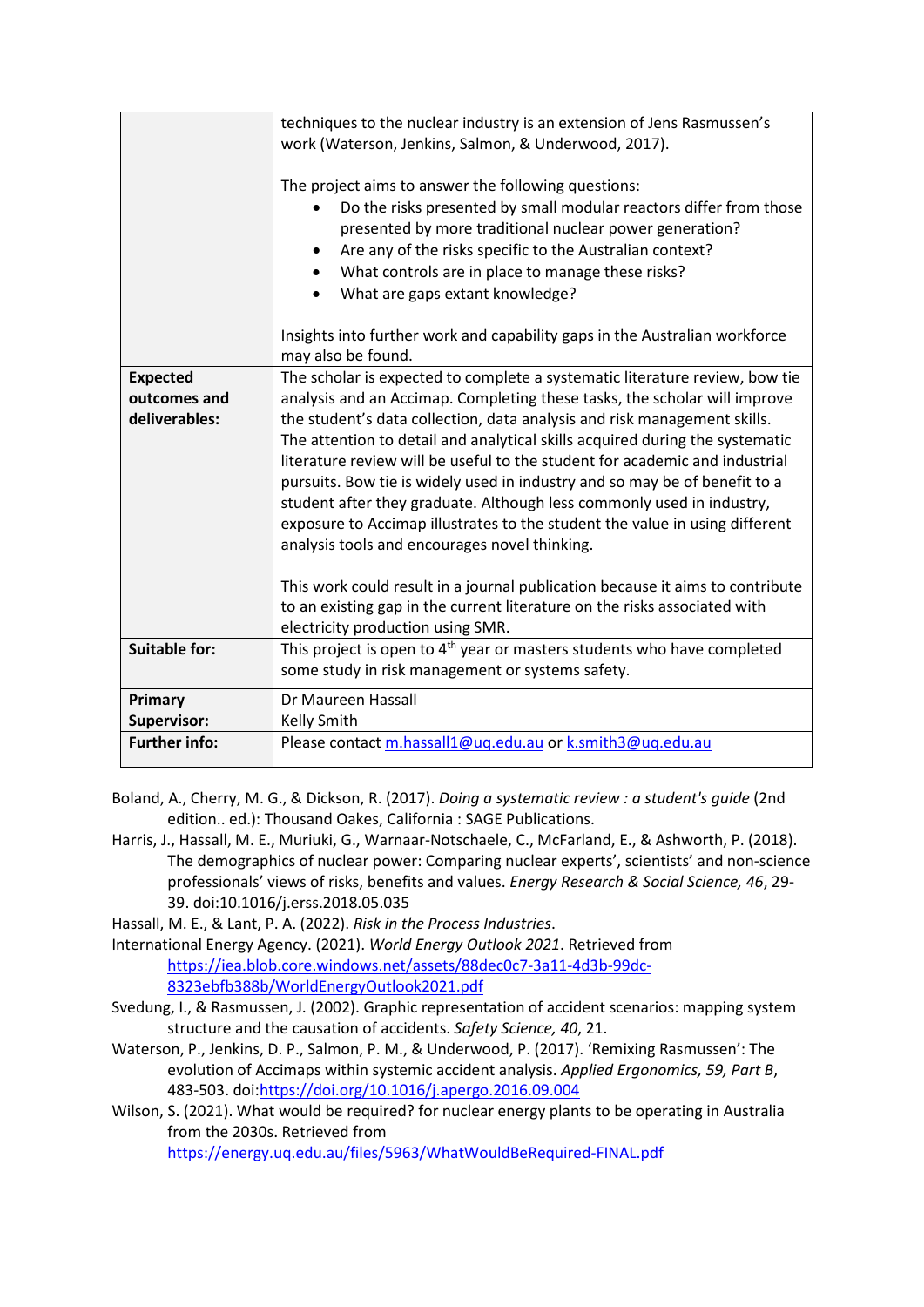| Project title:                | Safe adoption of hydrogen energy                                                                                                                                                                                                                                                               |
|-------------------------------|------------------------------------------------------------------------------------------------------------------------------------------------------------------------------------------------------------------------------------------------------------------------------------------------|
| Project duration,<br>hours of | Duration of the project                                                                                                                                                                                                                                                                        |
| engagement &<br>delivery mode | 4 weeks during Winter Vacation and 1 day a week during semester 2, 2022.                                                                                                                                                                                                                       |
|                               | COVID-19 considerations: This project uses novel tools to analyse                                                                                                                                                                                                                              |
|                               | literature. No lab work or special software is required which means the                                                                                                                                                                                                                        |
|                               | project can be completed under remote working arrangements.                                                                                                                                                                                                                                    |
| <b>Description:</b>           | Sustainability and environment was highlighted as a key research priority                                                                                                                                                                                                                      |
|                               | by the Global Change Youth Research program. Reducing greenhouse gas                                                                                                                                                                                                                           |
|                               | emissions, to reduce the impacts of climate change a key amongst                                                                                                                                                                                                                               |
|                               | environmental and sustainability concerns. Low or no carbon hydrogen is<br>emerging as a fuel which could contribute to decarbonising the energy<br>system (International Energy Agency, 2021a). Hydrogen presents                                                                             |
|                               | opportunities in some harder to abate areas such as heavy industry and                                                                                                                                                                                                                         |
|                               | long distance transport (International Energy Agency, 2021b). The safe<br>production, storage, transport and use hydrogen needs to be understood<br>(Amyotte & Rigas, 2013) because hydrogen has wide flammability range,<br>low ignition energy and low molecular weight (Yang et al., 2021). |
|                               | Additionally, incidents involving hydrogen are twice as likely to result in<br>fatalities as incidents resulting from natural gas (Yang et al., 2021)                                                                                                                                          |
|                               | Investigating previous incidents to produce insights on how to avoid future                                                                                                                                                                                                                    |
|                               | incidents is a tried and tested technique (Mirza, Degenkolbe, & Witt,                                                                                                                                                                                                                          |
|                               | 2011). This project aims to use risk management tools to analyse                                                                                                                                                                                                                               |
|                               | information stored in publicly accessible incident databases, on incidents                                                                                                                                                                                                                     |
|                               | involving hydrogen. The HIAD 2.0 incident database administered by the                                                                                                                                                                                                                         |
|                               | European Hydrogen Safety Panel and the h2tools database administered                                                                                                                                                                                                                           |
|                               | by the United States Department of Energy have already been identified as                                                                                                                                                                                                                      |
|                               | candidates for this research. Although information on the number, sector,                                                                                                                                                                                                                      |
|                               | causes, injury and damage rate, incident location and equipment has<br>received some attention (See European Hydrogen Safety Panel, 2021; Yang                                                                                                                                                 |
|                               | et al., 2021) little seems to have been written about what controls were in                                                                                                                                                                                                                    |
|                               | place at the time of the incident.                                                                                                                                                                                                                                                             |
|                               |                                                                                                                                                                                                                                                                                                |
|                               | With an overarching aim to generate insights which could reduce the                                                                                                                                                                                                                            |
|                               | impact or likelihood of hydrogen incidents, information in the incident                                                                                                                                                                                                                        |
|                               | databases will be investigated and analysed with a view to answering the                                                                                                                                                                                                                       |
|                               | following questions:                                                                                                                                                                                                                                                                           |
|                               | What controls were present in the system at the time of incident?<br>Which of these controls were effective?                                                                                                                                                                                   |
|                               | Which of these controls were ineffective?                                                                                                                                                                                                                                                      |
|                               | Which controls were present and effective for incidents where the                                                                                                                                                                                                                              |
|                               | hydrogen dispersed without igniting?                                                                                                                                                                                                                                                           |
|                               |                                                                                                                                                                                                                                                                                                |
|                               | Information in the databases will be analysed using management tools                                                                                                                                                                                                                           |
|                               | such as bow tie and AcciMap. Bowtie is a risk management tool used to                                                                                                                                                                                                                          |
|                               | identify, communicate and understand the causes and controls associated                                                                                                                                                                                                                        |
|                               | with high impact risks (Hassall & Lant, 2022). AcciMap was originally used                                                                                                                                                                                                                     |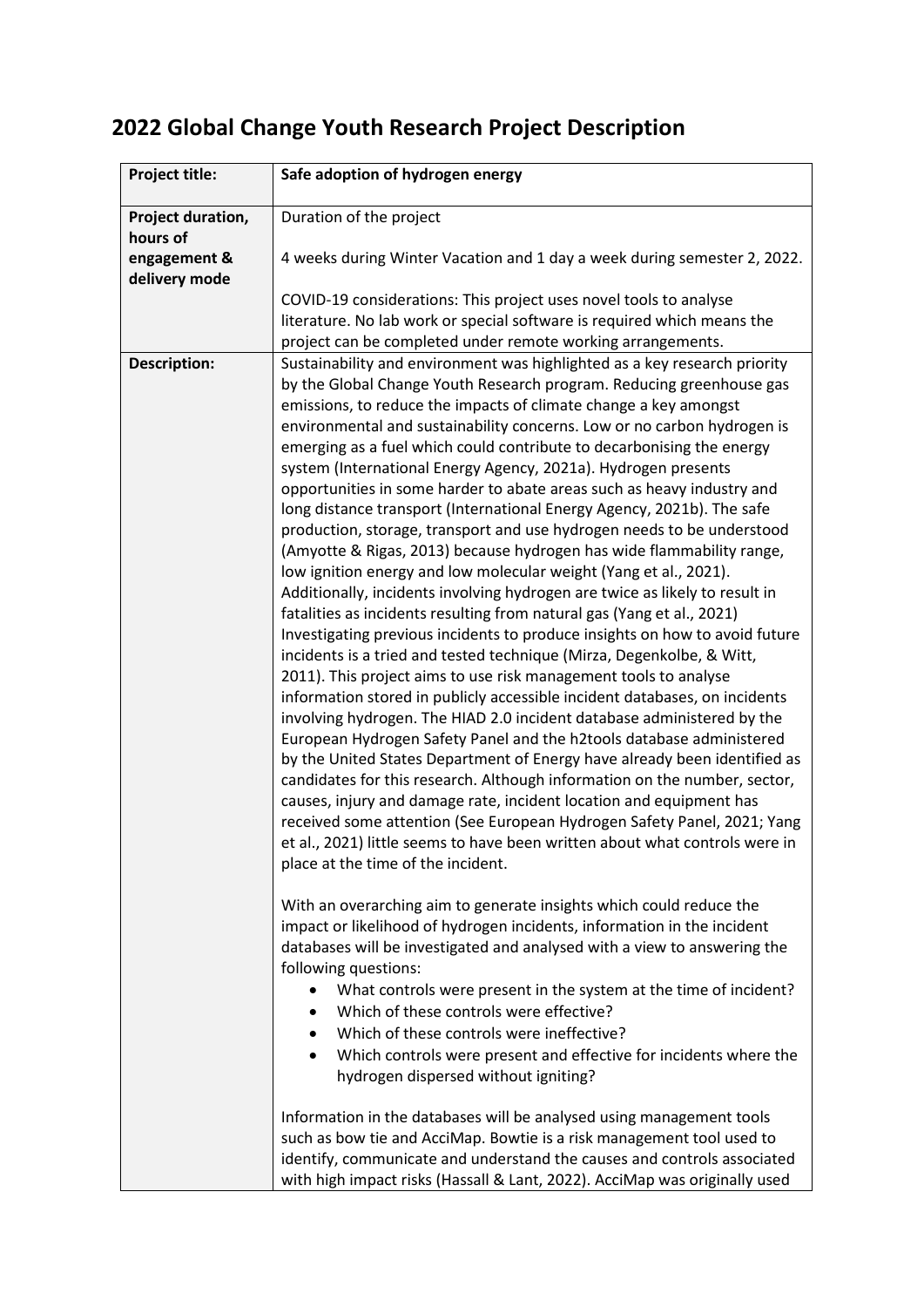|                               | to investigate the contributions of different internal and external<br>organisational layers of a company to accidents or incidents (Svedung &<br>Rasmussen, 2002). However, Accimap-like swim lane diagrams can be used<br>to analyse the relationship between controls and organisational layers<br>which manage risk (See Hassall & Lant, 2022). The resultant bowtie and<br>AcciMap may be used to communicate factors which influence hydrogen<br>risk industry and inform hydrogen risk curriculum for engineering students. |
|-------------------------------|------------------------------------------------------------------------------------------------------------------------------------------------------------------------------------------------------------------------------------------------------------------------------------------------------------------------------------------------------------------------------------------------------------------------------------------------------------------------------------------------------------------------------------|
| <b>Expected</b>               | The scholar is expected to complete bowtie analyses and AcciMaps using                                                                                                                                                                                                                                                                                                                                                                                                                                                             |
| outcomes and<br>deliverables: | information from existing incident databases. Completing these tasks, will<br>improve the student's ability to use risk management tools. Bow tie is                                                                                                                                                                                                                                                                                                                                                                               |
|                               | widely used in industry and so may be of benefit to a student after they                                                                                                                                                                                                                                                                                                                                                                                                                                                           |
|                               | graduate. Although less commonly used in industry, exposure to Accimap                                                                                                                                                                                                                                                                                                                                                                                                                                                             |
|                               | illustrates to the student the value in using different analysis tools and                                                                                                                                                                                                                                                                                                                                                                                                                                                         |
|                               | encourages novel thinking.                                                                                                                                                                                                                                                                                                                                                                                                                                                                                                         |
|                               | This work could result in a journal publication because uses novel                                                                                                                                                                                                                                                                                                                                                                                                                                                                 |
|                               | techniques to analyse information from existing incident databases and                                                                                                                                                                                                                                                                                                                                                                                                                                                             |
|                               | the controls for incidents appear to be a gap in the literature.                                                                                                                                                                                                                                                                                                                                                                                                                                                                   |
| <b>Suitable for:</b>          | This project is open to 4 <sup>th</sup> year or masters students who have completed                                                                                                                                                                                                                                                                                                                                                                                                                                                |
|                               | some study in risk management or systems safety.                                                                                                                                                                                                                                                                                                                                                                                                                                                                                   |
| Primary                       | Dr Maureen Hassall                                                                                                                                                                                                                                                                                                                                                                                                                                                                                                                 |
| Supervisor:                   | <b>Kelly Smith</b>                                                                                                                                                                                                                                                                                                                                                                                                                                                                                                                 |
| <b>Further info:</b>          | For further information please contact k.smith3@uq.edu.au                                                                                                                                                                                                                                                                                                                                                                                                                                                                          |

### **References**

Amyotte, P., & Rigas, F. (2013). Applications of process safety concepts to the hydrogen economy. *Chemical Engineering Transactions, 31*, 31-36. doi:10.3303/CET1331006

- European Hydrogen Safety Panel. (2021). Lessons learnt from HIAD 2.0. Retrieved from [https://www.fch.europa.eu/sites/default/files/documents/Lessons%20learnt%20from%20HI](https://www.fch.europa.eu/sites/default/files/documents/Lessons%20learnt%20from%20HIAD%202.0-Final.pdf) [AD%202.0-Final.pdf](https://www.fch.europa.eu/sites/default/files/documents/Lessons%20learnt%20from%20HIAD%202.0-Final.pdf)
- Hassall, M. E., & Lant, P. A. (2022). *Risk in the Process Industries*.
- International Energy Agency. (2021a). *Net Zero by 2050*. Retrieved from Paris, France: <https://www.iea.org/reports/net-zero-by-2050>
- International Energy Agency. (2021b). *World Energy Outlook 2021*. Retrieved from [https://iea.blob.core.windows.net/assets/88dec0c7-3a11-4d3b-99dc-](https://iea.blob.core.windows.net/assets/88dec0c7-3a11-4d3b-99dc-8323ebfb388b/WorldEnergyOutlook2021.pdf)[8323ebfb388b/WorldEnergyOutlook2021.pdf](https://iea.blob.core.windows.net/assets/88dec0c7-3a11-4d3b-99dc-8323ebfb388b/WorldEnergyOutlook2021.pdf)
- Mirza, N. R., Degenkolbe, S., & Witt, W. (2011). Analysis of hydrogen incidents to support risk assessment. *International journal of hydrogen energy, 36*(18), 12068-12077. doi:10.1016/j.ijhydene.2011.06.080
- Svedung, I., & Rasmussen, J. (2002). Graphic representation of accident scenarios: mapping system structure and the causation of accidents. *Safety Science, 40*, 21.
- Yang, F., Wang, T., Deng, X., Dang, J., Huang, Z., Hu, S., . . . Ouyang, M. (2021). Review on hydrogen safety issues: Incident statistics, hydrogen diffusion, and detonation process. *International journal of hydrogen energy, 46*(61), 31467-31488. doi:10.1016/j.ijhydene.2021.07.005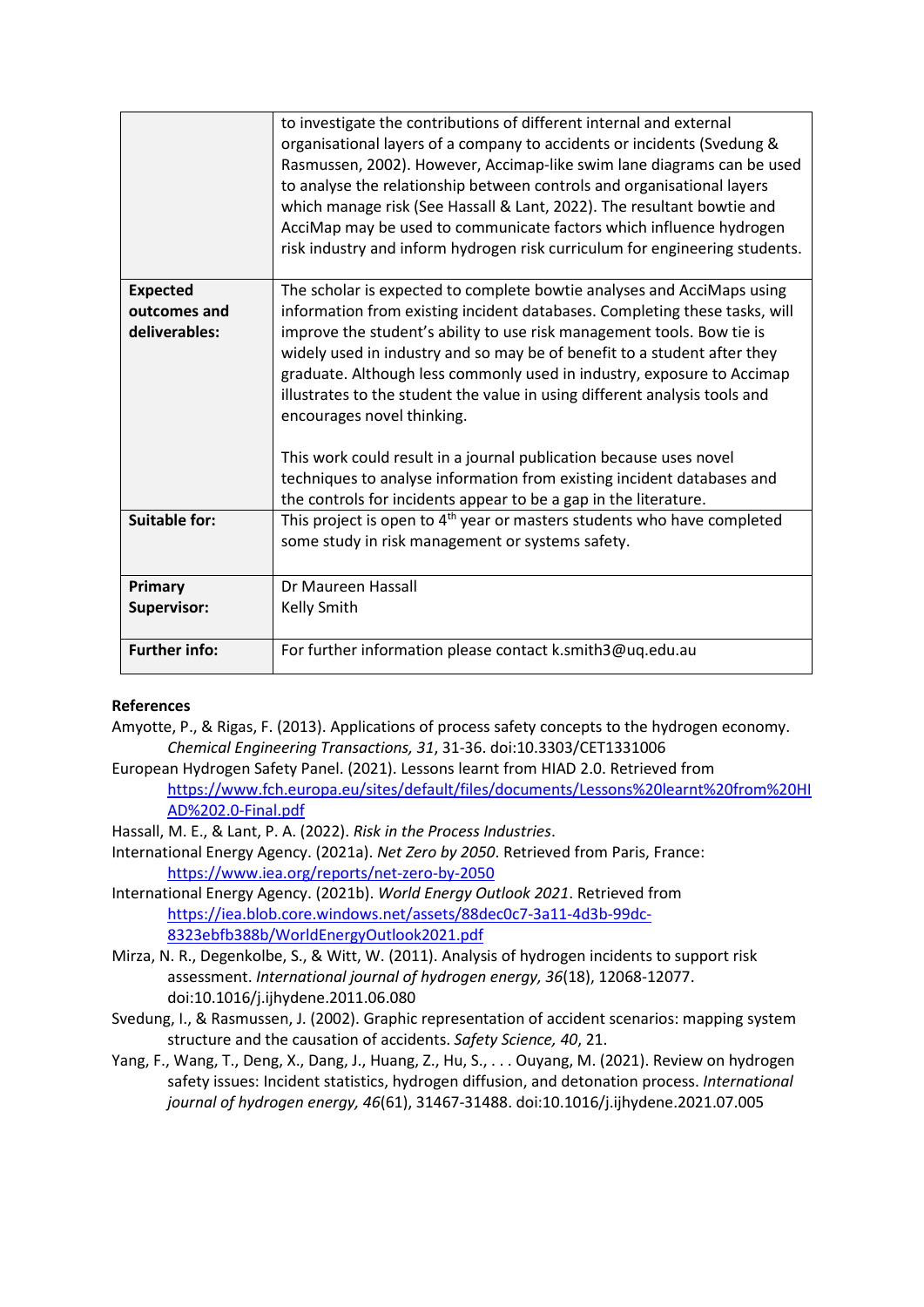| Project title:       | Isolation and characterization of cancer cell-derived extracellular vesicles                                                                                                                                                                                                                                                                                                                                                                                              |
|----------------------|---------------------------------------------------------------------------------------------------------------------------------------------------------------------------------------------------------------------------------------------------------------------------------------------------------------------------------------------------------------------------------------------------------------------------------------------------------------------------|
| Project duration,    | 4 weeks (20-36 hrs per week) during Winter Vacation and 1 day a                                                                                                                                                                                                                                                                                                                                                                                                           |
| hours of             | week (4-7 hrs per day) during semester 2, 2022.                                                                                                                                                                                                                                                                                                                                                                                                                           |
| engagement &         | On-site attendance is required for practical laboratory activities.                                                                                                                                                                                                                                                                                                                                                                                                       |
| delivery mode        | Theoretical work (e.g., literature survey, experimental design, etc.)                                                                                                                                                                                                                                                                                                                                                                                                     |
|                      | can be done remotely.                                                                                                                                                                                                                                                                                                                                                                                                                                                     |
| <b>Description:</b>  | Extracellular vesicles (EVs) are nanoparticles that are naturally produced and<br>released by cells. EVs are loaded and decorated with various signalling<br>molecules that play important roles in intercellular communication<br>throughout the body, including at distant sites. In the context of cancer, EVs<br>produced by cancer cells send messages to other cells, which may corrupt<br>them and facilitate tumour progression. This project aims to isolate and |
|                      | characterise EVs of high quality and yield produced by various cancer cells<br>in vitro. Additionally, the effects of exposing non-cancerous cells to cancer<br>cell-derived EVs will be assessed.                                                                                                                                                                                                                                                                        |
| <b>Expected</b>      | The applicant can expect to gain skills in teamwork, tissue culture, molecular                                                                                                                                                                                                                                                                                                                                                                                            |
| outcomes and         | biology techniques, approaches to isolate EVs from biological samples,                                                                                                                                                                                                                                                                                                                                                                                                    |
| deliverables:        | nanoparticle/EV characterization techniques, experimental research design                                                                                                                                                                                                                                                                                                                                                                                                 |
|                      | and planning, and data collection and analysis.                                                                                                                                                                                                                                                                                                                                                                                                                           |
|                      | Students will be expected to actively participate in experimental planning,                                                                                                                                                                                                                                                                                                                                                                                               |
|                      | analysis, and discussion of results, as well as deliver a final report presenting<br>the methodology and results of their research in a scientific manuscript                                                                                                                                                                                                                                                                                                             |
|                      | format. The student may have opportunities to generate publications from                                                                                                                                                                                                                                                                                                                                                                                                  |
|                      | their research and to present their findings at scientific conferences.                                                                                                                                                                                                                                                                                                                                                                                                   |
| <b>Suitable for:</b> | This project is open to applications from motivated UQ-enrolled students<br>who are interested in pursuing a research career (e.g., intend to graduate<br>with an Honours or a Master's degree or apply for a PhD in the future).<br>This is a multidisciplinary project, and no specific background knowledge is<br>required. Desirable qualities include self-motivation, flexibility to learn<br>topics outside of your original field, and good time management.      |
| <b>Supervisors:</b>  | A/Prof. Joy Wolfram (School of Chemical Engineering, and                                                                                                                                                                                                                                                                                                                                                                                                                  |
|                      | Australian Institute for Bioengineering & Nanotechnology - AIBN),<br>Dr. Jenifer Pendiuk Goncalves (AIBN).<br>$\bullet$                                                                                                                                                                                                                                                                                                                                                   |
| <b>Further info:</b> | If you are interested, please contact Dr. Jenifer Pendiuk Goncalves                                                                                                                                                                                                                                                                                                                                                                                                       |
|                      | ( <i>j.pendiukgoncalves@uq.edu.au</i> ) before applying for this project.                                                                                                                                                                                                                                                                                                                                                                                                 |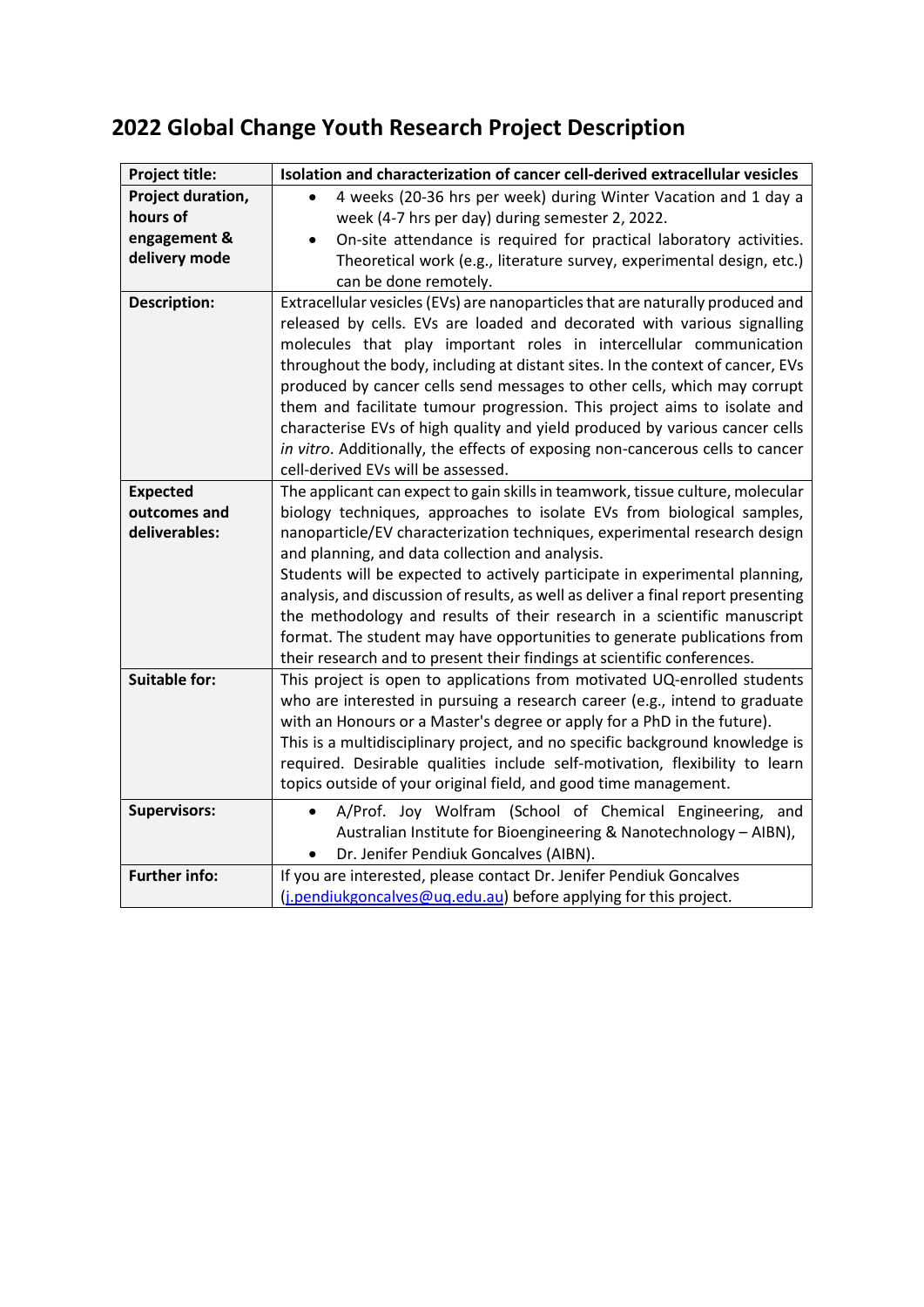| Project title:                                                 | <b>Plant-Based Meats</b>                                                                                                                                                                                                                                                                                                                                                                                                                                                                                                                                                                                                                                                                                                                                                                                                                                                                                                                                                                                                                 |
|----------------------------------------------------------------|------------------------------------------------------------------------------------------------------------------------------------------------------------------------------------------------------------------------------------------------------------------------------------------------------------------------------------------------------------------------------------------------------------------------------------------------------------------------------------------------------------------------------------------------------------------------------------------------------------------------------------------------------------------------------------------------------------------------------------------------------------------------------------------------------------------------------------------------------------------------------------------------------------------------------------------------------------------------------------------------------------------------------------------|
| Project duration,<br>hours of<br>engagement &<br>delivery mode | 4 weeks during Winter Vacation and 1 day/week during Semester 2, 2022<br>Approximately 30 hours/week during Winter Vacation<br>The project is lab-based and on-site attendance is required                                                                                                                                                                                                                                                                                                                                                                                                                                                                                                                                                                                                                                                                                                                                                                                                                                               |
| <b>Description:</b>                                            | The number of plant-based meat products on the market has grown in<br>recent years as consumers become increasingly concerned about the<br>environmental and ethical issues associated with the meat industry.<br>Additionally, plant-based meats are perceived as a healthy alternative to<br>meat. However, reproducing the sensory experience of eating meat remains<br>a challenge. To facilitate continued growth of the market, it is vital to<br>develop innovations that add value to current products and ensure products<br>are broadly consumer acceptable.<br>Supramolecular chemistry involves the self-assembly of molecules by non-<br>covalent interactions (e.g. hydrogen bonding, metal-ligand complexation,<br>macrocyclic host-guest complexation, ionic interactions, biomimetic<br>interactions, and stereocomplex formation). The self-assembly of soy<br>protein<br>may reduce the need for binders and gums in meat analogues; there is<br>consumer demand for cleaner (additive-free) labels on food products. |
| <b>Expected</b><br>outcomes and<br>deliverables:               | Students will be asked to give an oral presentation and produce a report at<br>the end of their project.                                                                                                                                                                                                                                                                                                                                                                                                                                                                                                                                                                                                                                                                                                                                                                                                                                                                                                                                 |
| <b>Suitable for:</b>                                           | This project is suited to applications from students with a background or<br>interest in chemistry.                                                                                                                                                                                                                                                                                                                                                                                                                                                                                                                                                                                                                                                                                                                                                                                                                                                                                                                                      |
| Primary<br><b>Supervisor:</b>                                  | Dr Becca Forster                                                                                                                                                                                                                                                                                                                                                                                                                                                                                                                                                                                                                                                                                                                                                                                                                                                                                                                                                                                                                         |
| <b>Further info:</b>                                           | rebecca.forster@uq.edu.au                                                                                                                                                                                                                                                                                                                                                                                                                                                                                                                                                                                                                                                                                                                                                                                                                                                                                                                                                                                                                |